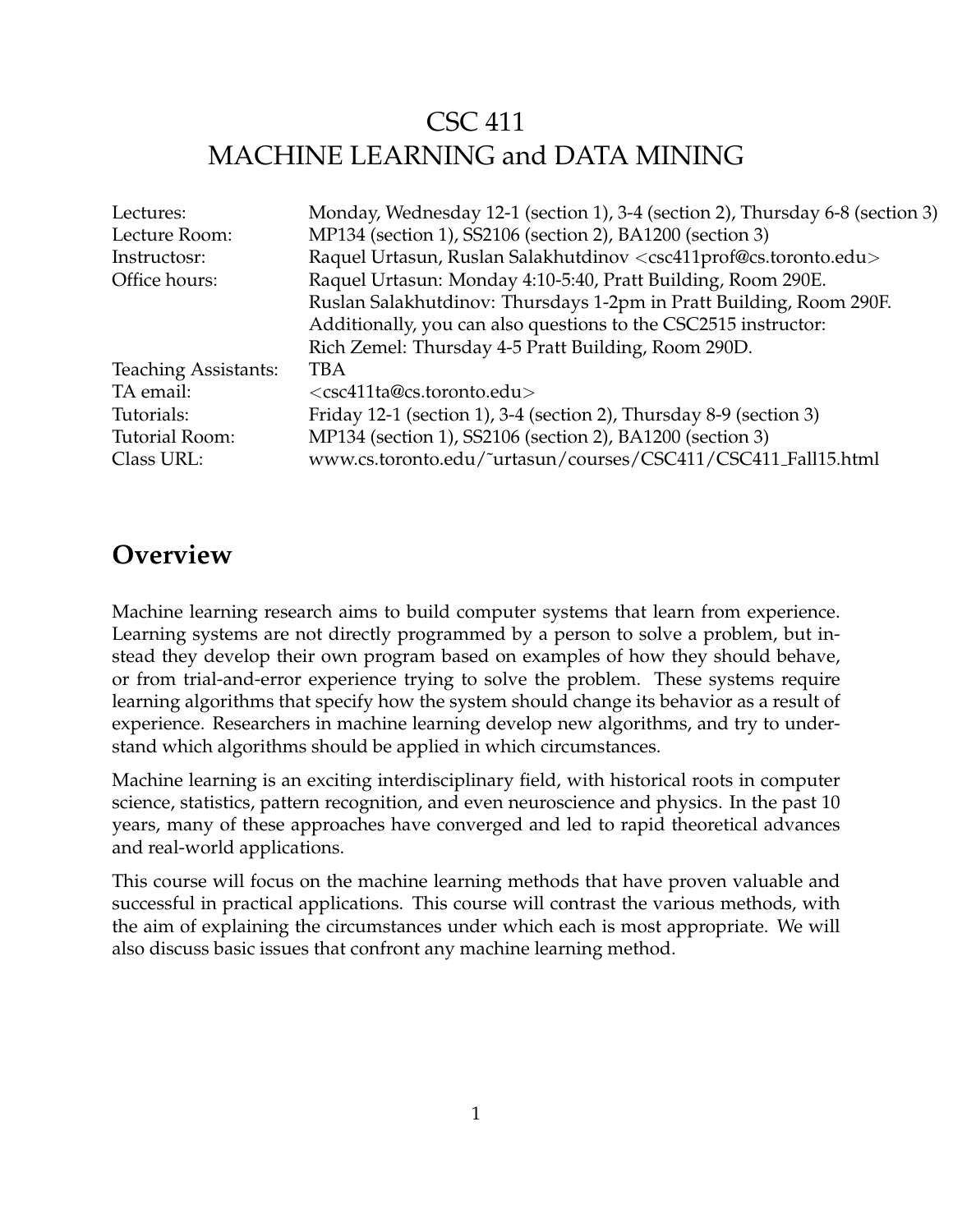### **Pre-requisites**

You should understand basic probability and statistics, (STA 107, 250), and college-level algebra and calculus. For example it is expected that you know about standard probability distributions (Gaussians, Poisson), and also how to calculate derivatives. Knowledge of linear algebra is also expected, and knowledge of mathematics underlying probability models (STA 255, 261) will be useful. For the programming assignments, you should have some background in programming (CSC 270), and it would be helpful if you know Matlab or Python. Some introductory material for Matlab will be available on the course website as well as in the first tutorial.

## **Readings**

There is no required textbook for this course. There are several recommended books. We will recommend specific chapters from two books: *Introduction to Machine Learning* by Ethem Alpaydin, and *Pattern Recognition and Machine Learning* by Chris Bishop. We will also recommend other readings.

## **Course requirements and grading**

The format of the class will be lecture, with some discussion. I strongly encourage interaction and questions. There are assigned readings for each lecture that are intended to prepare you to participate in the class discussion for that day.

The grading in the class will be divided up as follows:

| Assignments   | 40% |
|---------------|-----|
| Mid-Term Exam | 25% |
| Final Exam    | 35% |

There will be three assignments; the first two are worth 12.5% each, and the last one 15% of your grade.

#### **Homework assignments**

The best way to learn about a machine learning method is to program it yourself and experiment with it. So the assignments will generally involve implementing machine learning algorithms, and experimentation to test your algorithms on some data. You will be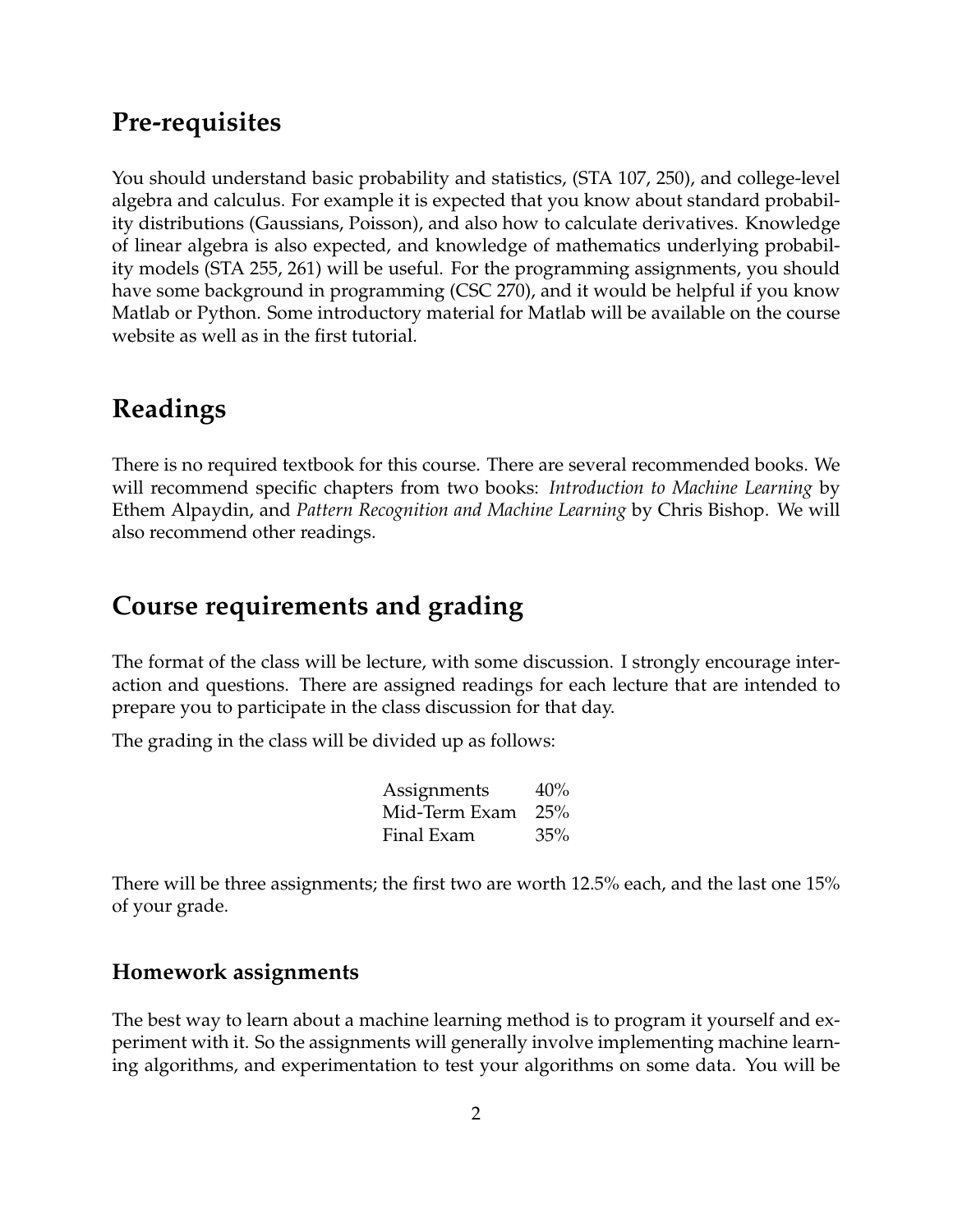asked to summarize your work, and analyze the results, in brief (3-4 page) write ups. The implementations may be done in any language, but Matlab or Python is recommended. A brief tutorial on Matlab is available from the course web-site.

Collaboration on the assignments is not allowed. Each student is responsible for his or her own work. Discussion of assignments and programs should be limited to clarification of the handout itself, and should not involve any sharing of pseudocode or code or simulation results. Violation of this policy is grounds for a semester grade of F, in accordance with university regulations.

The schedule of assignments is included in the syllabus. Assignments are due at the beginning of class/tutorial on the due date. Because they may be discussed in class that day, it is important that you have completed them by that day. Assignments handed in late but before 5 pm of that day will be penalized by 5% (i.e., total points multiplied by 0.95); a late penalty of 10% per day will be assessed thereafter. Extensions will be granted only in special situations, and you will need a Student Medical Certificate or a written request approved by the instructor at least one week before the due date.

For the final assignment, we will have a *bake-off*: a competition between machine learning algorithms. We will give everyone some data for training a machine learning system, and you will try to develop the best method. We will then determine which system performs best on some unseen test data.

#### **Exams**

There will be a mid-term in class on October  $26<sup>th</sup>$ , which will be a closed book exam on all material covered up to that point in the lectures, tutorials, required readings, and assignments.

The final will not be cumulative, except insofar as concepts from the first half of the semester are essential for understanding the later material.

The exams will cover material presented in lectures, tutorials, and assignments. You will not be responsible for topics in the reading not covered in any of these.

#### **Attendance**

We expect students to attend all classes, and all tutorials. This is especially important because we will cover material in class that is not included in the textbook. Also, the tutorials will not only be for review and answering questions, but new material will also be covered.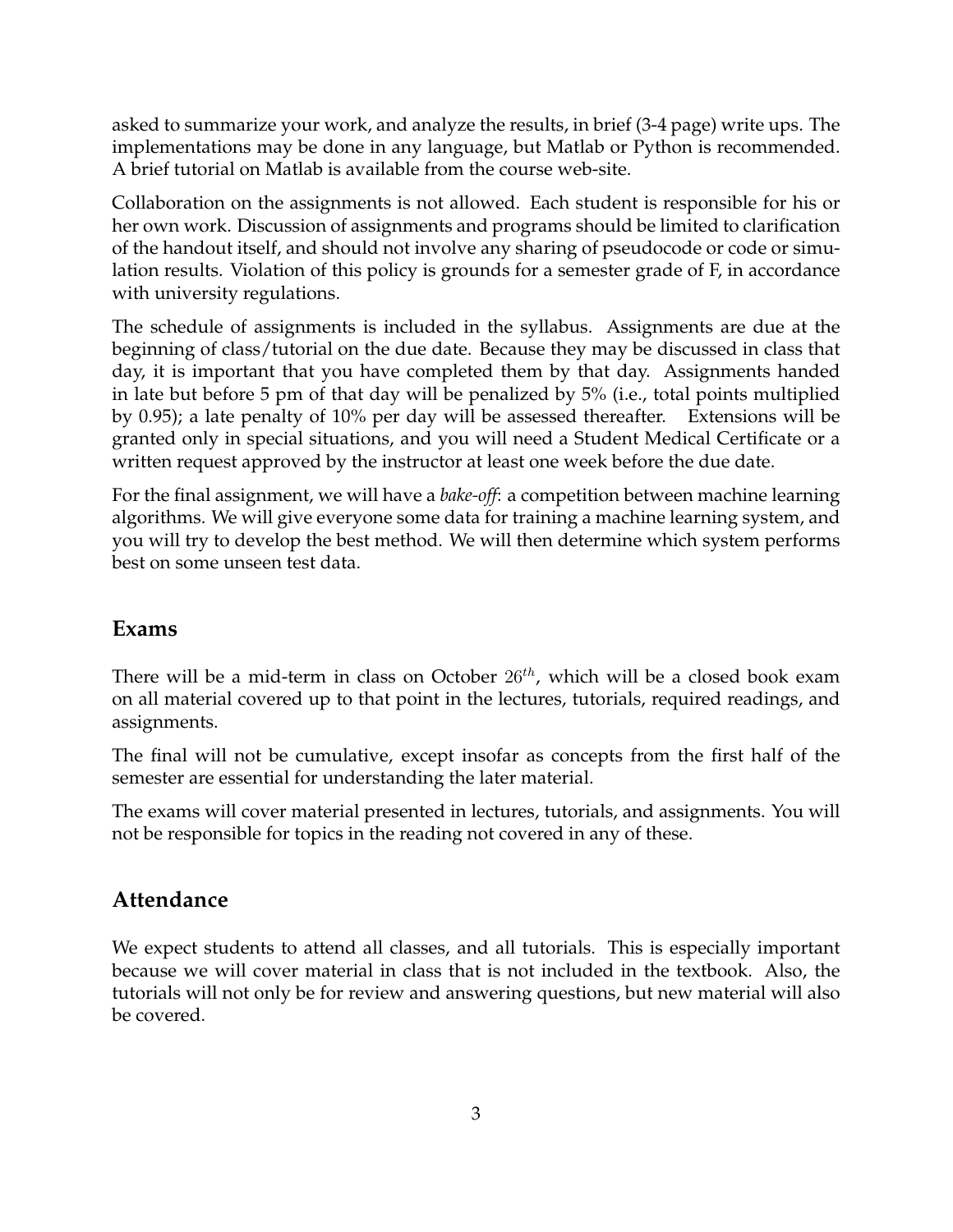### **Electronic Communication**

If you have questions about the assignments, you should send email to the TA account, and cc me on it. You should include your full name in the email, and it will also be useful to include your CDF account name and/or student number. Feel free to email me with questions or comments about the material covered in the course, or other related questions.

For questions about marks on the assignments, please first contact the TA. Questions about the exams should be addressed to me.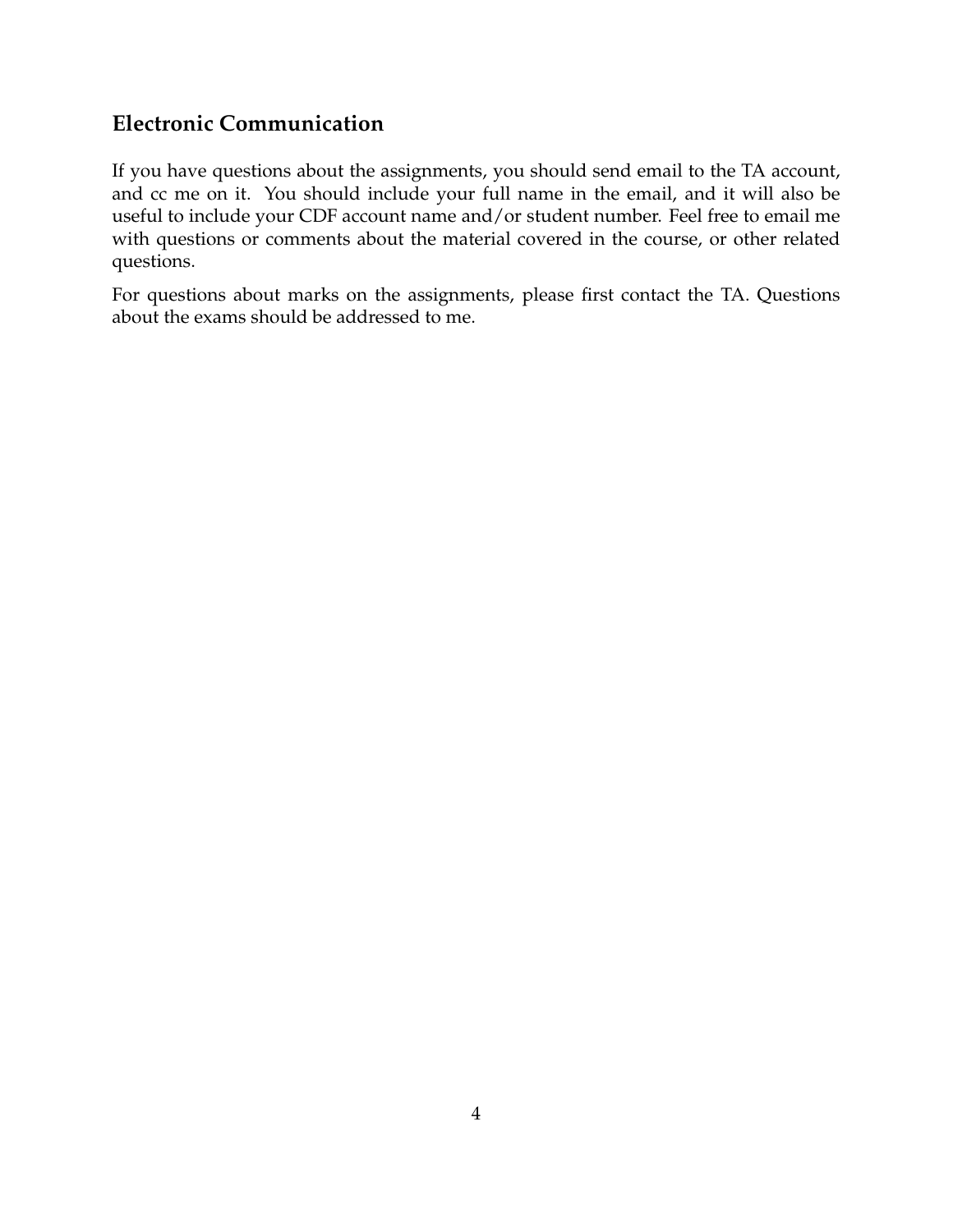## **CLASS SCHEDULE, Part 1**

Shown below are the topics for lectures and tutorials (in italics), as are the dates that each assignment will be handed out and is due. The notes from each lecture and tutorial will be available on the class web-site the day of the class meeting. The assigned readings are specific sections from the book. All of these are subject to change.

| Date     | Topic                                     | Assignments |
|----------|-------------------------------------------|-------------|
| Sep 14   | Introduction                              |             |
| Sep 16   | <b>Linear Regression</b>                  |             |
| Sep 18   | Probability for ML & Linear regression    |             |
| Sep 21   | <b>Linear Classification</b>              |             |
| Sep 23   | Logistic Regression                       |             |
| Sep 25   | Optimization for ML                       |             |
| Sep 28   | Nonparametric Methods                     |             |
| Sep 30   | <b>Decision Trees</b>                     |             |
| Oct 2    | kNN & Decision Trees                      | Asst 1 Out  |
| Oct 5    | Multi-class Classification                |             |
| Oct 7    | Probabilistic Classifiers                 |             |
| Oct 9    | Probabilistic Classifiers II              |             |
| [Oct 12] | Thanksgiving: No class                    |             |
| Oct 14   | Neural Networks I                         |             |
| Oct 16   | Naive Bayes and Gaussian Bayes Classifier |             |
| Oct 19   | <b>Neural Networks II</b>                 | Asst 1 In   |
| Oct 21   | Neural Networks Tutorial                  |             |
| Oct 23   | Mid-term review                           |             |
| Oct 26   | <b>MIDTERM</b>                            |             |